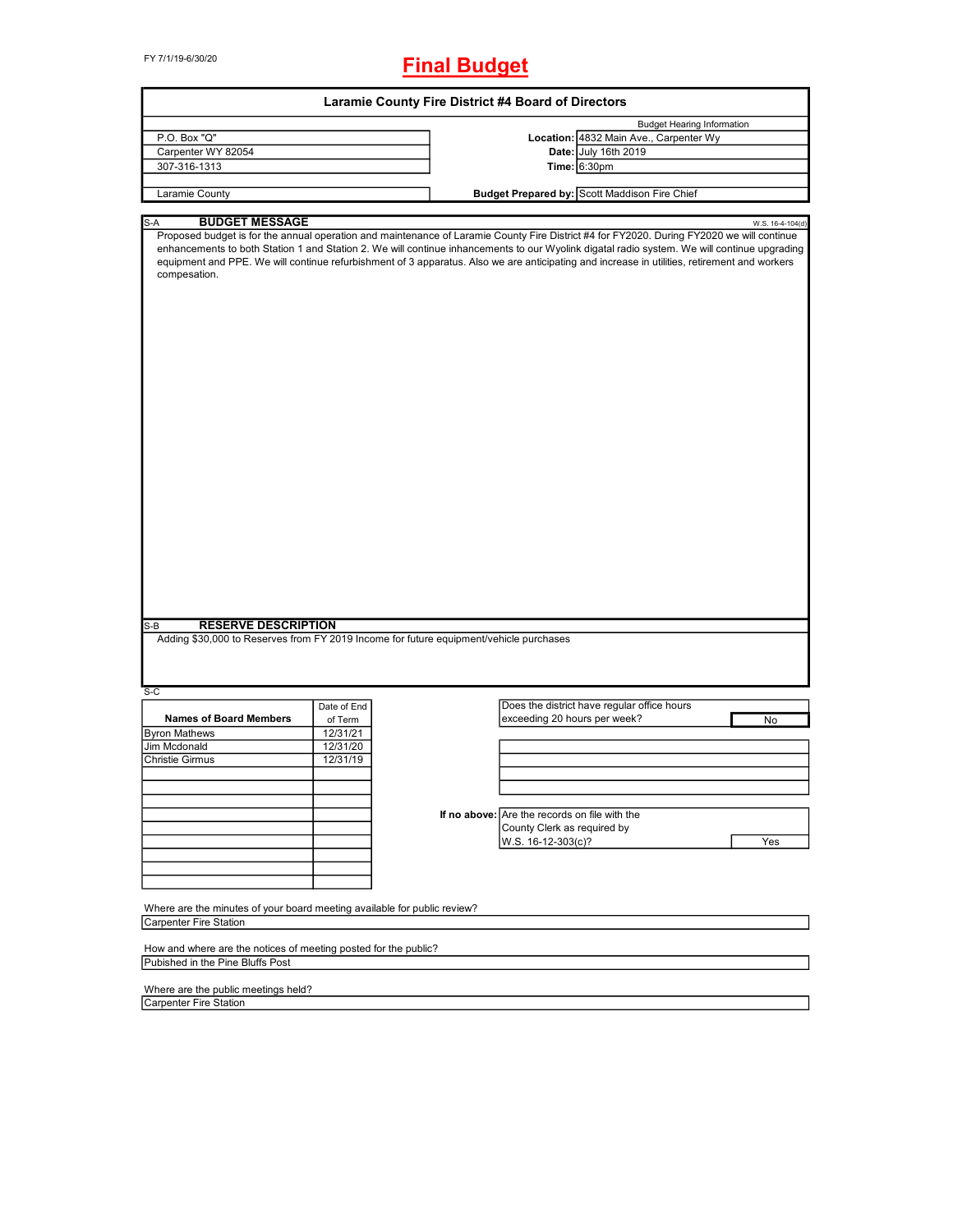## **FINAL BUDGET SUMMARY**

|       | <b>OVERVIEW</b>                                                             | 2017-2018<br>Actual | 2018-2019<br>Estimated | 2019-2020<br>Proposed | Final Approval |
|-------|-----------------------------------------------------------------------------|---------------------|------------------------|-----------------------|----------------|
| $S-1$ |                                                                             | \$227,823           | \$166,550              | \$215,834             | \$222,425      |
| $S-2$ | <b>Total Budgeted Expenditures</b><br><b>Total Principal to Pay on Debt</b> | \$0                 | \$0                    | \$0                   | \$0            |
| $S-3$ | <b>Total Change to Restricted Funds</b>                                     | \$0                 | \$0                    | \$0                   | \$30,000       |
| $S-4$ | <b>Total General Fund and Forecasted Revenues Available</b>                 | \$616,912           | \$616,054              | \$215,934             | \$840,028      |
| $S-5$ | Amount requested from County Commissioners                                  | \$229,555           | \$230,594              | \$215.834             | \$348,425      |
| $S-6$ | <b>Additional Funding Needed:</b>                                           |                     |                        | \$0                   | \$0            |

| <b>REVENUE SUMMARY</b> |                                              | 2017-2018           | 2018-2019              | 2019-2020             | <b>Final Approval</b>                              |
|------------------------|----------------------------------------------|---------------------|------------------------|-----------------------|----------------------------------------------------|
|                        |                                              | Actual              | Estimated              | Proposed              |                                                    |
|                        |                                              |                     |                        |                       |                                                    |
| $S-7$                  | <b>Operating Revenues</b>                    | \$10                | \$0                    | \$0                   | \$0                                                |
| $S-8$                  | Tax levy (From the County Treasurer)         | \$212,532<br>\$0    | \$230,594<br>\$0       | \$215,834<br>\$0      | \$348,425                                          |
| $S-9$                  | <b>Government Support</b>                    |                     |                        |                       | \$0                                                |
| $S-10$                 | <b>Grants</b>                                | \$0                 | \$0                    | \$0                   | \$0                                                |
| $S-11$                 | Other County Support (Not from Co. Treas.)   | \$17,023            | \$0                    | \$0                   | \$0                                                |
| $S-12$                 | <b>Miscellaneous</b>                         | \$1,987             | \$100                  | \$100                 | \$0                                                |
| $S-13$                 | <b>Other Forecasted Revenue</b>              | \$0                 | \$0                    | \$0                   | \$0                                                |
| $S-14$                 | <b>Total Revenue</b>                         | \$231,552           | \$230,694              | \$215,934             | \$348,425                                          |
|                        | FY 7/1/19-6/30/20                            |                     |                        |                       | Laramie County Fire District #4 Board of Directors |
|                        | <b>EXPENDITURE SUMMARY</b>                   | 2017-2018           | 2018-2019              | 2019-2020             |                                                    |
|                        |                                              | Actual              | Estimated              | Proposed              | <b>Final Approval</b>                              |
|                        |                                              |                     |                        |                       |                                                    |
| $S-15$                 | <b>Capital Outlay</b>                        | \$170,067           | \$58,000               | \$73,000              | \$117,350                                          |
| $S-16$                 | <b>Interest and Fees On Debt</b>             | \$0                 | \$0                    | \$0                   | \$0                                                |
| $S-17$                 | <b>Administration</b>                        | \$6,328             | \$6,750                | \$7,250               | \$8,375                                            |
| $S-18$                 | <b>Operations</b>                            | \$35,674            | \$86,550               | \$119,834             | \$86,500                                           |
| $S-19$                 | <b>Indirect Costs</b>                        | \$15.754            | \$15,250               | \$15,750              | \$10,200                                           |
| <b>S-20R</b>           | <b>Expenditures paid by Reserves</b>         | \$0                 | \$0                    | \$0                   | \$0                                                |
| $S-20$                 | <b>Total Expenditures</b>                    | \$227,823           | \$166,550              | \$215,834             | \$222,425                                          |
|                        |                                              |                     |                        |                       |                                                    |
|                        | <b>DEBT SUMMARY</b>                          | 2017-2018<br>Actual | 2018-2019<br>Estimated | 2019-2020<br>Proposed | <b>Final Approval</b>                              |
|                        |                                              |                     |                        |                       |                                                    |
| $S-21$                 | <b>Principal Paid on Debt</b>                | \$0                 | \$0                    | \$0                   | \$0                                                |
|                        |                                              |                     |                        |                       |                                                    |
|                        | <b>CASH AND INVESTMENTS</b>                  | 2017-2018           | 2018-2019              | 2019-2020             |                                                    |
|                        |                                              | Actual              | Estimated              | Proposed              | <b>Final Approval</b>                              |
|                        |                                              |                     |                        |                       |                                                    |
| $S-22$                 | <b>TOTAL GENERAL FUNDS</b>                   | \$385,360           | \$385,360              | \$0                   | \$491,603                                          |
|                        | <b>Summary of Reserve Funds</b>              |                     |                        |                       |                                                    |
| $S-23$                 | <b>Beginning Balance in Reserve Accounts</b> |                     |                        |                       |                                                    |
| $S-24$                 | a. Sinking and Debt Service Funds            | \$0                 | \$0                    | \$0                   | \$0                                                |
| $S-25$                 | b. Reserves                                  | \$0                 | \$0                    | \$0                   | \$0                                                |
| $S-26$                 | c. Bond Funds                                | \$0                 | \$0                    | \$0                   | \$0                                                |
|                        | Total Reserves (a+b+c)                       | \$0                 | \$0                    | \$0                   | \$0                                                |
| $S-27$                 | Amount to be added                           |                     |                        |                       |                                                    |
| $S-28$                 | a. Sinking and Debt Service Funds            | \$0                 | \$0                    | \$0                   | \$0                                                |
| $S-29$                 | b. Reserves                                  | \$0                 | \$0                    | \$0                   | \$30,000                                           |
| $S-30$                 | c. Bond Funds                                | \$0                 | \$0                    | \$0                   | \$0                                                |
|                        | Total to be added (a+b+c)                    | \$0                 | \$0                    | \$0                   | \$30,000                                           |
|                        |                                              |                     |                        |                       |                                                    |
| $S-31$                 | <b>Subtotal</b>                              | \$0                 | \$0                    | \$0                   | \$30,000                                           |
| $S-32$                 | Less Total to be spent                       | \$0                 | \$0                    | \$0                   | \$0                                                |
| $S-33$                 | TOTAL RESERVES AT END OF FISCAL YEAR         | \$0                 | $\overline{50}$        | \$0                   | \$30,000                                           |
|                        |                                              |                     |                        |                       | End of Summarv                                     |

*Budget Officer / District Official (if not same as "Submitted by")*

Date adopted by Special District

Carpenter WY 82054 **DISTRICT ADDRESS:** P.O. Box "Q" **PREPARED BY:** Scott Maddison Fire Chief

**DISTRICT PHONE:** 307-316-1313

1/23/19 *Form approved by Wyoming Department of Audit, Public Funds Division Prepared in compliance with the Uniform Municipal Fiscal Procedures Act (W.S. 16-4-101 through 124) as it applies.*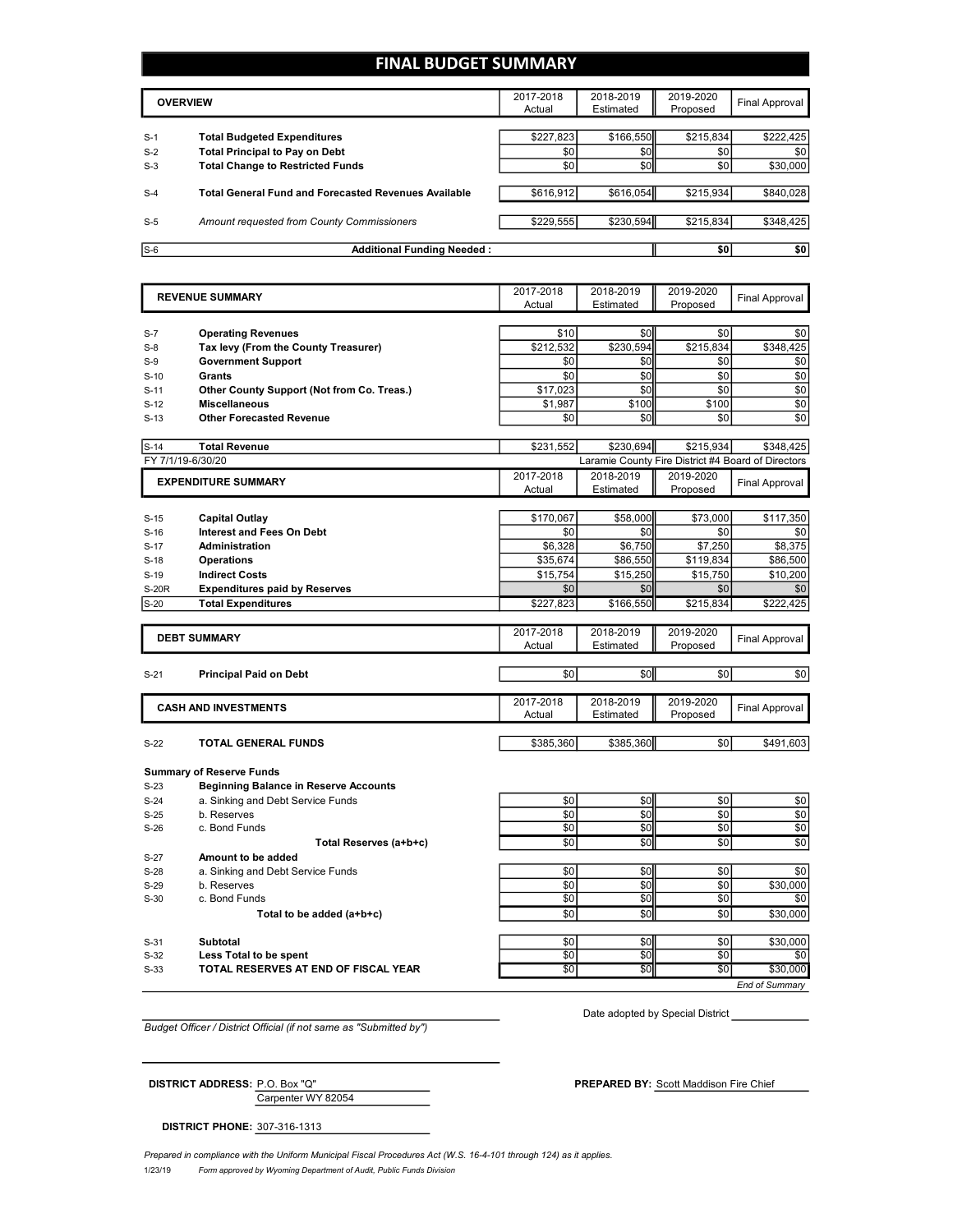# **Final Budget**

Laramie County Fire District #4 Board of Directors

**FYE** 6/30/2020

|                    | <b>NAME OF DISTRICT/BOARD</b>                                       |           |                       |                        |                       |                       |
|--------------------|---------------------------------------------------------------------|-----------|-----------------------|------------------------|-----------------------|-----------------------|
|                    | PROPERTY TAXES AND ASSESSMENTS                                      |           |                       |                        |                       |                       |
|                    |                                                                     |           | 2017-2018<br>Actual   | 2018-2019<br>Estimated | 2019-2020<br>Proposed | <b>Final Approval</b> |
| $R-1$              | <b>Property Taxes and Assessments Received</b>                      |           |                       |                        |                       |                       |
| $R-1.1$<br>$R-1.2$ | Tax Levy (From the County Treasurer)<br><b>Other County Support</b> |           | \$212,532<br>\$17,023 | \$230,594              | \$215,834             | \$348,425             |
|                    |                                                                     |           |                       |                        |                       |                       |
|                    | <b>FORECASTED REVENUE</b>                                           |           |                       |                        |                       |                       |
|                    |                                                                     |           | 2017-2018<br>Actual   | 2018-2019<br>Estimated | 2019-2020<br>Proposed | <b>Final Approval</b> |
| $R-2$              | <b>Revenues from Other Governments</b>                              |           |                       |                        |                       |                       |
| $R-2.1$            | State Aid                                                           |           |                       |                        |                       |                       |
| $R-2.2$            | Additional County Aid (non-treasurer)                               |           |                       |                        |                       |                       |
| $R-2.3$            | City (or Town) Aid                                                  |           |                       |                        |                       |                       |
| $R-2.4$            | Other (Specify)                                                     |           |                       |                        |                       |                       |
| $R-2.5$<br>$R-3$   | <b>Total Government Support</b>                                     |           | \$0                   | \$0                    | \$0                   | \$0                   |
| $R-3.1$            | <b>Operating Revenues</b><br><b>Customer Charges</b>                |           |                       |                        |                       |                       |
| $R-3.2$            | Sales of Goods or Services                                          |           | \$10                  |                        |                       |                       |
| $R-3.3$            | <b>Other Assessments</b>                                            |           |                       |                        |                       |                       |
| $R-3.4$            | <b>Total Operating Revenues</b>                                     |           | \$10                  | \$0                    | \$0                   | \$0                   |
| $R-4$              | Grants                                                              |           |                       |                        |                       |                       |
| $R-4.1$            | <b>Direct Federal Grants</b>                                        |           |                       |                        |                       |                       |
| $R-4.2$            | Federal Grants thru State Agencies                                  |           |                       |                        |                       |                       |
| $R-4.3$            | <b>Grants from State Agencies</b>                                   |           |                       |                        |                       |                       |
| $R-4.4$            | <b>Total Grants</b>                                                 |           | \$0                   | \$0                    | \$0                   | \$0                   |
| $R-5$              | <b>Miscellaneous Revenue</b>                                        |           |                       |                        |                       |                       |
| $R-5.1$            | Interest                                                            |           | \$536                 | \$100                  | \$100                 |                       |
| $R-5.2$            | Other: Specify<br>Other: Additional                                 | Donations | \$1,451               |                        |                       |                       |
| $R-5.3$<br>$R-5.4$ | <b>Total Miscellaneous</b>                                          |           | \$1,987               | \$100                  | \$100                 |                       |
| $R-5.5$            | <b>Total Forecasted Revenue</b>                                     |           | \$1,997               | \$100                  | \$100                 | \$0<br>\$0            |
|                    |                                                                     |           |                       |                        |                       |                       |
| $R-6$              | <b>Other Forecasted Revenue</b>                                     |           |                       |                        |                       |                       |
| $R-6.1$            | a. Other past due-as estimated by Co. Treas.                        |           |                       |                        |                       |                       |
| $R-6.2$            | b. Other forecasted revenue (specify):                              |           |                       |                        |                       |                       |
| $R-6.3$            |                                                                     |           |                       |                        |                       |                       |
| $R-6.4$            |                                                                     |           |                       |                        |                       |                       |
| $R-6.5$            |                                                                     |           |                       |                        |                       |                       |
| $R-6.6$            | Total Other Forecasted Revenue (a+b)                                |           | \$0                   | \$0                    | \$0                   | \$0                   |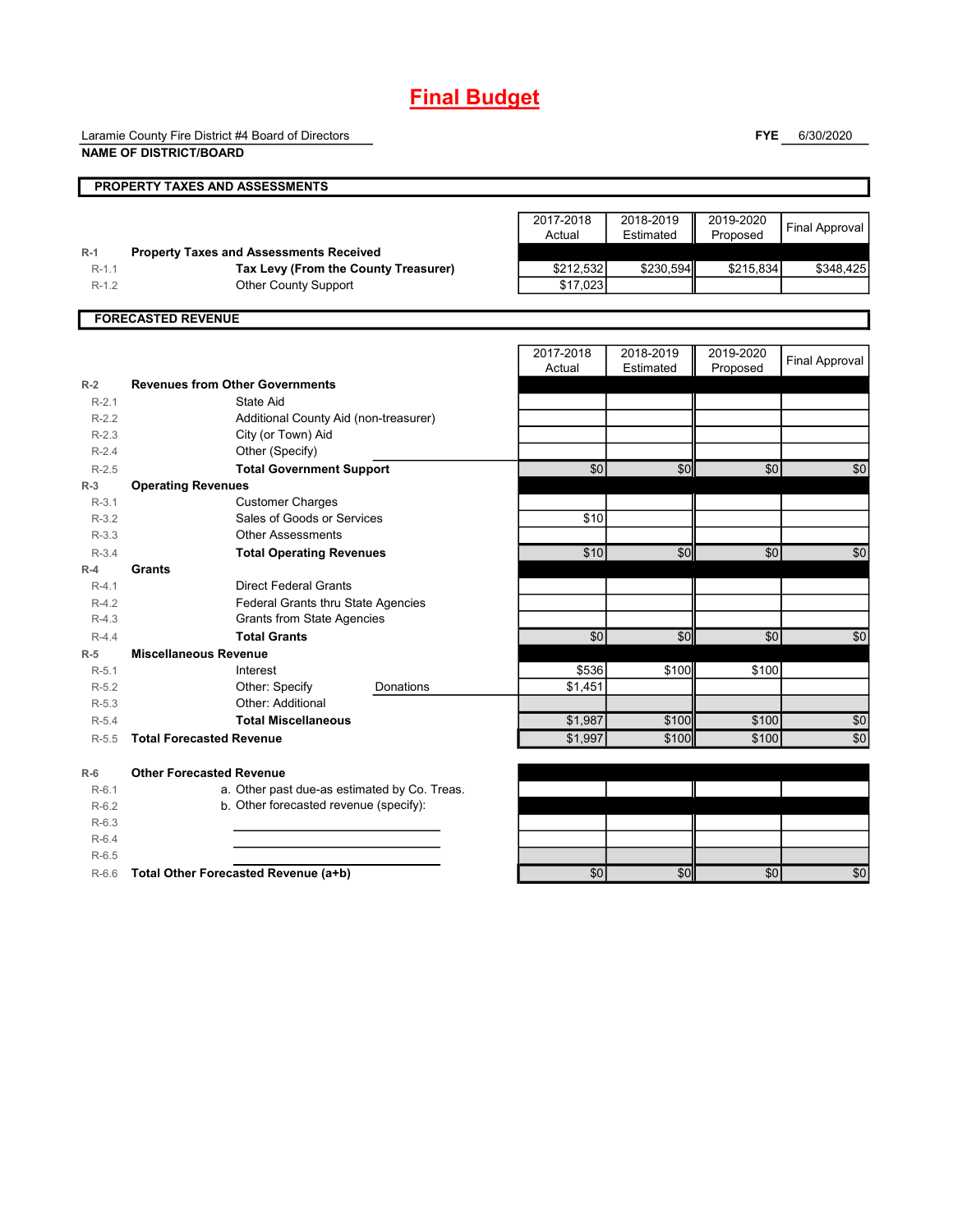# **CAPITAL OUTLAY BUDGET**

| E-1       | <b>Capital Outlay</b> |                         |
|-----------|-----------------------|-------------------------|
| $F-1$ 1   |                       | <b>Real Property</b>    |
| $F-12$    |                       | Vehicles                |
| $F-1.3$   |                       | <b>Office Equipment</b> |
| $F-14$    |                       | Other (Specify)         |
| $F-1.5$   |                       | PPE/Radios              |
| $F-16$    |                       |                         |
| $E - 1.7$ |                       |                         |
| $E-1.8$   | TOTAL CAPITAL OUTLAY  |                         |

|         |                       |                      | 2017-2018 | 2018-2019 | 2019-2020 |                       |
|---------|-----------------------|----------------------|-----------|-----------|-----------|-----------------------|
|         |                       |                      | Actual    | Estimated | Proposed  | <b>Final Approval</b> |
|         | <b>Capital Outlay</b> |                      |           |           |           |                       |
| $E-1.1$ |                       | <b>Real Property</b> | \$156,016 | \$500     | \$500     |                       |
| $E-1.2$ |                       | Vehicles             |           | \$13,000  | \$20,000  |                       |
| $E-1.3$ |                       | Office Equipment     |           | \$2,500   | \$2,500   |                       |
| $E-1.4$ |                       | Other (Specify)      |           |           |           |                       |
| $E-1.5$ |                       | PPE/Radios           | \$14,051  | \$42,000  | \$50,000  | \$117,350             |
| $E-1.6$ |                       |                      |           |           |           |                       |
| $E-1.7$ |                       |                      |           |           |           |                       |
| $E-1.8$ | TOTAL CAPITAL OUTLAY  |                      | \$170,067 | \$58,000  | \$73,000  | \$117,350             |

#### **ADMINISTRATION BUDGET**

|           |                                      |                                 | Actual  | Estimated | Proposed |
|-----------|--------------------------------------|---------------------------------|---------|-----------|----------|
| $E-2$     | <b>Personnel Services</b>            |                                 |         |           |          |
| $E - 2.1$ |                                      | Administrator                   |         |           |          |
| $E-2.2$   |                                      | Secretary                       |         |           |          |
| $E-2.3$   |                                      | Clerical                        |         |           |          |
| $E - 2.4$ |                                      | Other (Specify)                 |         |           |          |
| $E - 2.5$ |                                      | Treasurer                       | \$125   |           |          |
| $E - 2.6$ |                                      |                                 |         |           |          |
| $E - 2.7$ |                                      |                                 |         |           |          |
| $E-3$     | <b>Board Expenses</b>                |                                 |         |           |          |
| $E - 3.1$ |                                      | Travel                          |         | \$250     | \$250    |
| $E - 3.2$ |                                      | Mileage                         |         |           |          |
| $E - 3.3$ |                                      | Other (Specify)                 |         |           |          |
| $E - 3.4$ |                                      | Dues                            | \$640   |           |          |
| $E - 3.5$ |                                      |                                 |         |           |          |
| $E - 3.6$ |                                      |                                 |         |           |          |
| $E-4$     | <b>Contractual Services</b>          |                                 |         |           |          |
| $E - 4.1$ |                                      | Legal                           | \$0     | \$2,000   | \$2,000  |
| $E-4.2$   |                                      | Accounting/Auditing             | \$4,470 | \$2,000   | \$2,000  |
| $E-4.3$   |                                      | Other (Specify)                 |         |           |          |
| $E-4.4$   |                                      | Advertising/Legal Notices       | \$97    |           |          |
| $E-4.5$   |                                      |                                 |         |           |          |
| $E-4.6$   |                                      |                                 |         |           |          |
| $E-5$     | <b>Other Administrative Expenses</b> |                                 |         |           |          |
| $E - 5.1$ |                                      | <b>Office Supplies</b>          | \$915   | \$1,000   | \$1,000  |
| $E - 5.2$ |                                      | Office equipment, rent & repair |         | \$1,500   | \$2,000  |
| $E-5.3$   |                                      | Education                       |         |           |          |
| $E - 5.4$ |                                      | Registrations                   |         |           |          |
| $E-5.5$   |                                      | Other (Specify)                 |         |           |          |
| $E - 5.6$ |                                      | <b>Bank Fees</b>                | \$81    |           |          |
| $E - 5.7$ |                                      | Miscellaneous                   |         |           |          |
| $E - 5.8$ |                                      |                                 |         |           |          |
| $E-6$     | <b>TOTAL ADMINISTRATION</b>          |                                 | \$6,328 | \$6,750   | \$7,250  |

|                          |                                      | 2017-2018<br>Actual | 2018-2019<br>Estimated | 2019-2020<br>Proposed | <b>Final Approval</b> |
|--------------------------|--------------------------------------|---------------------|------------------------|-----------------------|-----------------------|
| 2                        | <b>Personnel Services</b>            |                     |                        |                       |                       |
| $E - 2.1$                | Administrator                        |                     |                        |                       |                       |
| $E - 2.2$                | Secretary                            |                     |                        |                       |                       |
| $E - 2.3$                | Clerical                             |                     |                        |                       |                       |
| $E - 2.4$                | Other (Specify)                      |                     |                        |                       |                       |
| $E - 2.5$                | Treasurer                            | \$125               |                        |                       | \$125                 |
| $E - 2.6$                |                                      |                     |                        |                       |                       |
| $E - 2.7$                |                                      |                     |                        |                       |                       |
| $\overline{\phantom{0}}$ | <b>Board Expenses</b>                |                     |                        |                       |                       |
| $E - 3.1$                | Travel                               |                     | \$250                  | \$250                 |                       |
| $E - 3.2$                | Mileage                              |                     |                        |                       |                       |
| $E - 3.3$                | Other (Specify)                      |                     |                        |                       |                       |
| $E - 3.4$                | Dues                                 | \$640               |                        |                       |                       |
| $E-3.5$                  |                                      |                     |                        |                       |                       |
| $E - 3.6$                |                                      |                     |                        |                       |                       |
| ı.                       | <b>Contractual Services</b>          |                     |                        |                       |                       |
| $E - 4.1$                | Legal                                | $\sqrt{6}$          | \$2,000                | \$2,000               |                       |
| $E-4.2$                  | Accounting/Auditing                  | \$4,470             | \$2,000                | \$2,000               | \$2,200               |
| $E - 4.3$                | Other (Specify)                      |                     |                        |                       |                       |
| $E - 4.4$                | Advertising/Legal Notices            | \$97                |                        |                       | \$50                  |
| $E-4.5$                  |                                      |                     |                        |                       |                       |
| $E - 4.6$                |                                      |                     |                        |                       |                       |
| 5                        | <b>Other Administrative Expenses</b> |                     |                        |                       |                       |
| $E - 5.1$                | <b>Office Supplies</b>               | \$915               | \$1,000                | \$1,000               | \$800                 |
| $E - 5.2$                | Office equipment, rent & repair      |                     | \$1,500                | \$2,000               | \$3,000               |
| $E - 5.3$                | Education                            |                     |                        |                       |                       |
| $E - 5.4$                | Registrations                        |                     |                        |                       |                       |
| $E - 5.5$                | Other (Specify)                      |                     |                        |                       |                       |
| $E - 5.6$                | <b>Bank Fees</b>                     | \$81                |                        |                       | \$200                 |
| $E - 5.7$                | Miscellaneous                        |                     |                        |                       | \$2,000               |
| $E - 5.8$                |                                      |                     |                        |                       |                       |
| ŝ                        | <b>TOTAL ADMINISTRATION</b>          | \$6,328             | \$6,750                | \$7,250               | \$8,375               |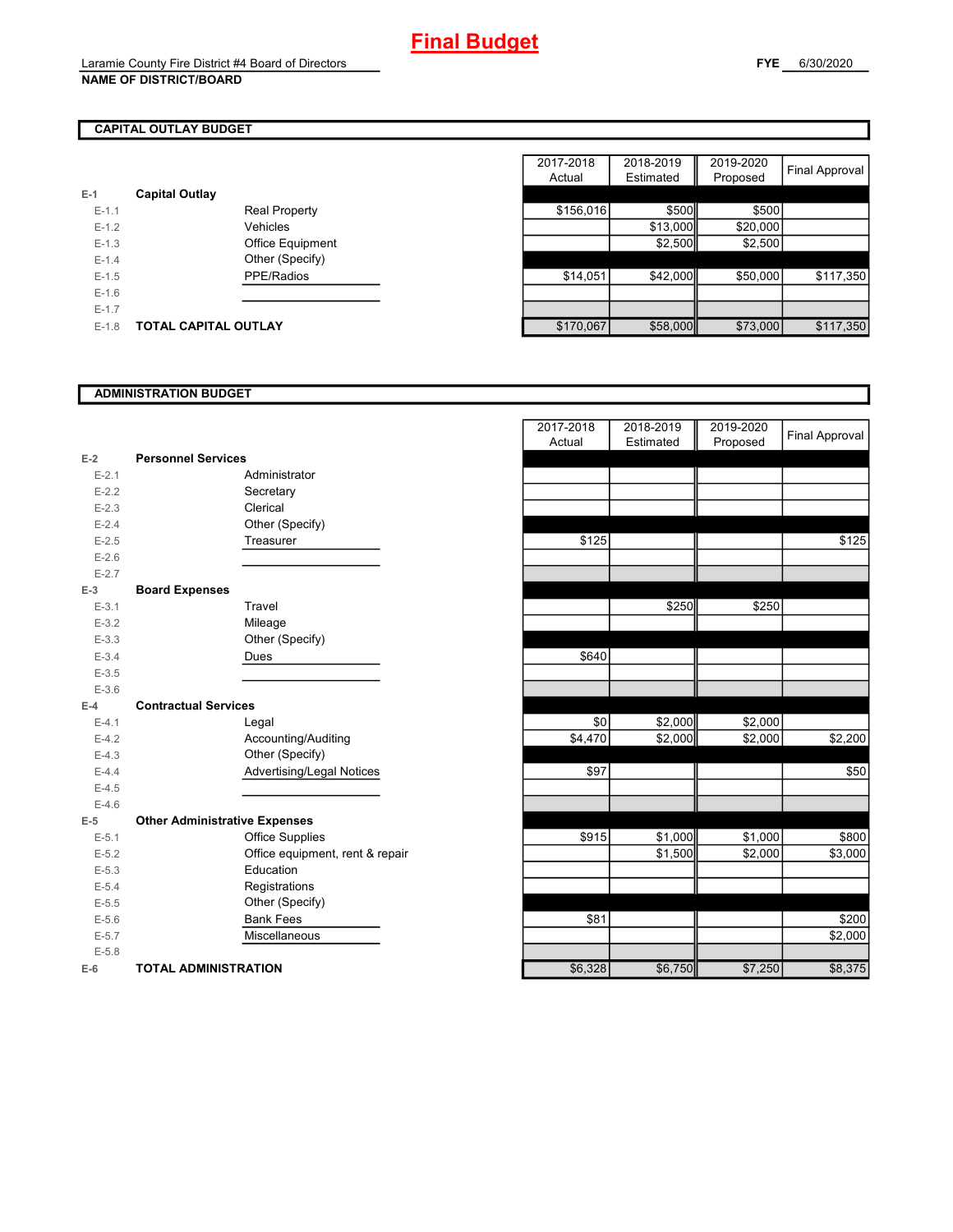**FYE** 6/30/2020

## **OPERATIONS BUDGET**

| $E-7$     | <b>Personnel Services</b>              |          |          |           |
|-----------|----------------------------------------|----------|----------|-----------|
| $E - 7.1$ | Wages--Operations                      |          |          |           |
| $E - 7.2$ | <b>Service Contracts</b>               |          |          |           |
| $E - 7.3$ | Other (Specify)                        |          |          |           |
| $E - 7.4$ | Grounds keeping                        | \$450    | \$400    | \$500     |
| $E - 7.5$ | <b>Bldg Maintenance</b>                | \$0      | \$10,000 | \$10,000  |
| $E - 7.6$ | see additional details                 |          |          |           |
| $E-8$     | <b>Travel</b>                          |          |          |           |
| $E-8.1$   | Mileage                                |          |          |           |
| $E-8.2$   | Other (Specify)                        |          |          |           |
| $E - 8.3$ | Meals                                  | \$0      | \$2,000  | \$2,000   |
| $E - 8.4$ | Lodging                                | \$0      | \$2,250  | \$2,500   |
| $E - 8.5$ |                                        |          |          |           |
| $E-9$     | <b>Operating supplies (List)</b>       |          |          |           |
| $E-9.1$   | <b>Equipment Repair</b>                | \$2,075  | \$3,000  | \$3,000   |
| $E-9.2$   | Fuel                                   | \$2,609  | \$10,000 | \$12,000  |
| $E - 9.3$ | Radio/Pagers                           | \$498    | \$15,000 | \$15,000  |
| $E-9.4$   | Vehicle maintenance                    | \$11,087 | \$10,000 | \$15,000  |
| $E - 9.5$ | see additional details                 | \$4,388  |          |           |
| $E-10$    | <b>Program Services (List)</b>         |          |          |           |
| $E-10.1$  | Public Ed                              | \$330    | \$3,000  | \$3,000   |
| $E-10.2$  | Recruit/Retention                      | \$655    | \$2,500  | \$3,000   |
| $E-10.3$  | Training/Awards                        | \$1,065  | \$6,000  | \$7,000   |
| $E-10.4$  |                                        |          |          |           |
| $E-10.5$  |                                        |          |          |           |
| $E-11$    | <b>Contractual Arrangements (List)</b> |          |          |           |
| $E-11.1$  |                                        |          |          |           |
| $E-11.2$  |                                        |          |          |           |
| $E-11.3$  |                                        |          |          |           |
| $E-11.4$  |                                        |          |          |           |
| $E-11.5$  |                                        |          |          |           |
| $E-12$    | <b>Other operations (Specify)</b>      |          |          |           |
| $E-12.1$  | <b>Utilities</b>                       | \$12,517 | \$12,000 | \$13,000  |
| $E-12.2$  | Uniforms                               | \$0      | \$5,000  | \$5,000   |
| $E-12.3$  | Tools                                  | \$0      | \$5,000  | \$5,000   |
| $E-12.4$  | Operations                             | \$0      | \$400    | \$23,834  |
| $E-12.5$  | see additional details                 |          |          |           |
| $E-13$    | <b>TOTAL OPERATIONS</b>                | \$35,674 | \$86,550 | \$119,834 |

|           |                                        | 2017-2018<br>Actual | 2018-2019<br>Estimated | 2019-2020<br>Proposed | <b>Final Approval</b> |
|-----------|----------------------------------------|---------------------|------------------------|-----------------------|-----------------------|
| $E-7$     | <b>Personnel Services</b>              |                     |                        |                       |                       |
| $E - 7.1$ | Wages--Operations                      |                     |                        |                       |                       |
| $E - 7.2$ | <b>Service Contracts</b>               |                     |                        |                       |                       |
| $E - 7.3$ | Other (Specify)                        |                     |                        |                       |                       |
| $E - 7.4$ | Grounds keeping                        | \$450               | \$400                  | \$500                 | \$1,500               |
| $E - 7.5$ | <b>Bldg Maintenance</b>                | \$0                 | \$10,000               | \$10,000              |                       |
| $E - 7.6$ | see additional details                 |                     |                        |                       | \$5,000               |
| $E-8$     | <b>Travel</b>                          |                     |                        |                       |                       |
| $E-8.1$   | Mileage                                |                     |                        |                       |                       |
| $E-8.2$   | Other (Specify)                        |                     |                        |                       |                       |
| $E - 8.3$ | Meals                                  | \$0                 | \$2,000                | \$2,000               |                       |
| $E-8.4$   | Lodging                                | \$0                 | \$2,250                | \$2,500               | \$2,000               |
| $E-8.5$   |                                        |                     |                        |                       |                       |
| E-9       | <b>Operating supplies (List)</b>       |                     |                        |                       |                       |
| $E-9.1$   | <b>Equipment Repair</b>                | \$2,075             | \$3,000                | \$3,000               | \$2,500               |
| $E-9.2$   | Fuel                                   | \$2,609             | \$10,000               | \$12,000              | \$5,000               |
| $E - 9.3$ | Radio/Pagers                           | \$498               | \$15,000               | \$15,000              | \$1,000               |
| $E - 9.4$ | Vehicle maintenance                    | \$11,087            | \$10,000               | \$15,000              | \$25,000              |
| $E-9.5$   | see additional details                 | \$4,388             |                        |                       | \$10,000              |
| E-10      | <b>Program Services (List)</b>         |                     |                        |                       |                       |
| $E-10.1$  | Public Ed                              | \$330               | \$3,000                | \$3,000               |                       |
| $E-10.2$  | Recruit/Retention                      | \$655               | \$2,500                | \$3,000               | \$5,000               |
| $E-10.3$  | Training/Awards                        | \$1,065             | \$6,000                | \$7,000               | \$10,000              |
| $E-10.4$  |                                        |                     |                        |                       |                       |
| $E-10.5$  |                                        |                     |                        |                       |                       |
| $E-11$    | <b>Contractual Arrangements (List)</b> |                     |                        |                       |                       |
| $E-11.1$  |                                        |                     |                        |                       |                       |
| $E-11.2$  |                                        |                     |                        |                       |                       |
| $E-11.3$  |                                        |                     |                        |                       |                       |
| $E-11.4$  |                                        |                     |                        |                       |                       |
| $E-11.5$  |                                        |                     |                        |                       |                       |
| $E-12$    | <b>Other operations (Specify)</b>      |                     |                        |                       |                       |
| $E-12.1$  | <b>Utilities</b>                       | \$12,517            | \$12,000               | \$13,000              | \$17,000              |
| $E-12.2$  | Uniforms                               | \$0                 | \$5,000                | \$5,000               |                       |
| $E-12.3$  | Tools                                  | \$0                 | \$5,000                | \$5,000               |                       |
| $E-12.4$  | Operations                             | \$0                 | \$400                  | \$23,834              |                       |
| $E-12.5$  | see additional details                 |                     |                        |                       | \$2,500               |
| E-13      | <b>TOTAL OPERATIONS</b>                | \$35,674            | \$86,550               | \$119,834             | \$86,500              |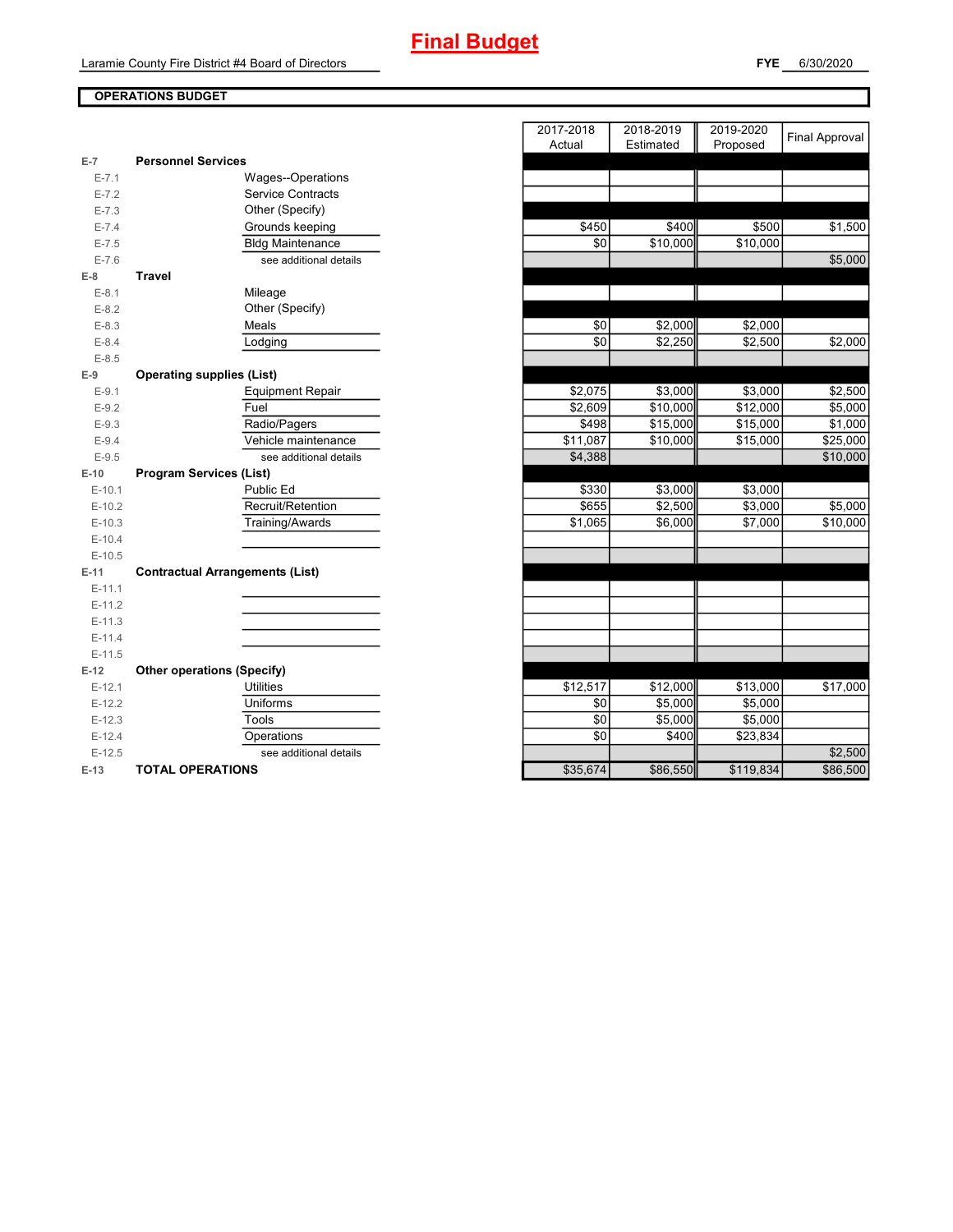Laramie County Fire District #4 Board of Directors

## **INDIRECT COSTS BUDGET**

|          |                              | $\cdots$ | --------- | . 1      |
|----------|------------------------------|----------|-----------|----------|
| $E-14$   | Insurance                    |          |           |          |
| $E-14.1$ | Liability                    | \$0      | \$1,000   | \$1,000  |
| $E-14.2$ | Buildings and vehicles       | \$9,533  | \$5,000   | \$5,000  |
| $E-14.3$ | Equipment                    |          |           |          |
| $E-14.4$ | Other (Specify)              |          |           |          |
| $E-14.5$ | <b>Bonding</b>               | \$125    | \$250     | \$250    |
| $E-14.6$ |                              |          |           |          |
| $E-14.7$ |                              |          |           |          |
| $E-15$   | Indirect payroll costs:      |          |           |          |
| $E-15.1$ | FICA (Social Security) taxes |          |           |          |
| $E-15.2$ | <b>Workers Compensation</b>  | \$2,757  | \$5,000   | \$5,000  |
| $E-15.3$ | <b>Unemployment Taxes</b>    |          |           |          |
| $E-15.4$ | Retirement                   | \$2,355  | \$2,500   | \$3,000  |
| $E-15.5$ | Health Insurance             |          |           |          |
| $E-15.6$ | Other (Specify)              |          |           |          |
| $E-15.7$ | Life Insurance               | \$984    | \$1,500   | \$1,500  |
| $E-15.8$ |                              |          |           |          |
| $E-15.9$ |                              |          |           |          |
| $E-17$   | <b>TOTAL INDIRECT COSTS</b>  | \$15,754 | \$15,250  | \$15,750 |

|          |                              | 2017-2018<br>Actual | 2018-2019<br>Estimated | 2019-2020<br>Proposed | Final Approval |
|----------|------------------------------|---------------------|------------------------|-----------------------|----------------|
| 14       | <b>Insurance</b>             |                     |                        |                       |                |
| $E-14.1$ | Liability                    | \$0                 | \$1,000                | \$1,000               | \$1,200        |
| $E-14.2$ | Buildings and vehicles       | \$9,533             | \$5,000                | \$5,000               |                |
| $E-14.3$ | Equipment                    |                     |                        |                       |                |
| $E-14.4$ | Other (Specify)              |                     |                        |                       |                |
| $E-14.5$ | <b>Bonding</b>               | \$125               | \$250                  | \$250                 |                |
| $E-14.6$ |                              |                     |                        |                       |                |
| $E-14.7$ |                              |                     |                        |                       |                |
| 15       | Indirect payroll costs:      |                     |                        |                       |                |
| $E-15.1$ | FICA (Social Security) taxes |                     |                        |                       |                |
| $E-15.2$ | <b>Workers Compensation</b>  | \$2,757             | \$5,000                | \$5,000               | \$5,000        |
| $E-15.3$ | <b>Unemployment Taxes</b>    |                     |                        |                       |                |
| $E-15.4$ | Retirement                   | \$2,355             | \$2,500                | \$3,000               | \$3,000        |
| $E-15.5$ | Health Insurance             |                     |                        |                       |                |
| $E-15.6$ | Other (Specify)              |                     |                        |                       |                |
| $E-15.7$ | Life Insurance               | \$984               | \$1,500                | \$1,500               | \$1,000        |
| $E-15.8$ |                              |                     |                        |                       |                |
| $E-15.9$ |                              |                     |                        |                       |                |
|          |                              |                     |                        |                       |                |
| $-17$    | <b>TOTAL INDIRECT COSTS</b>  | \$15,754            | \$15,250               | \$15,750              | \$10,200       |

#### **DEBT SERVICE BUDGET**

|         |                           | 2017-2018 | 2018-2019 | 2019-2020 |                |
|---------|---------------------------|-----------|-----------|-----------|----------------|
|         |                           | Actual    | Estimated | Proposed  | Final Approval |
| $D-1$   | <b>Debt Service</b>       |           |           |           |                |
| $D-1.1$ | Principal                 |           |           |           |                |
| $D-1.2$ | Interest                  |           |           |           |                |
| $D-1.3$ | Fees                      |           |           |           |                |
| $D-2$   | <b>TOTAL DEBT SERVICE</b> | \$0       | \$0       | \$0       | \$0            |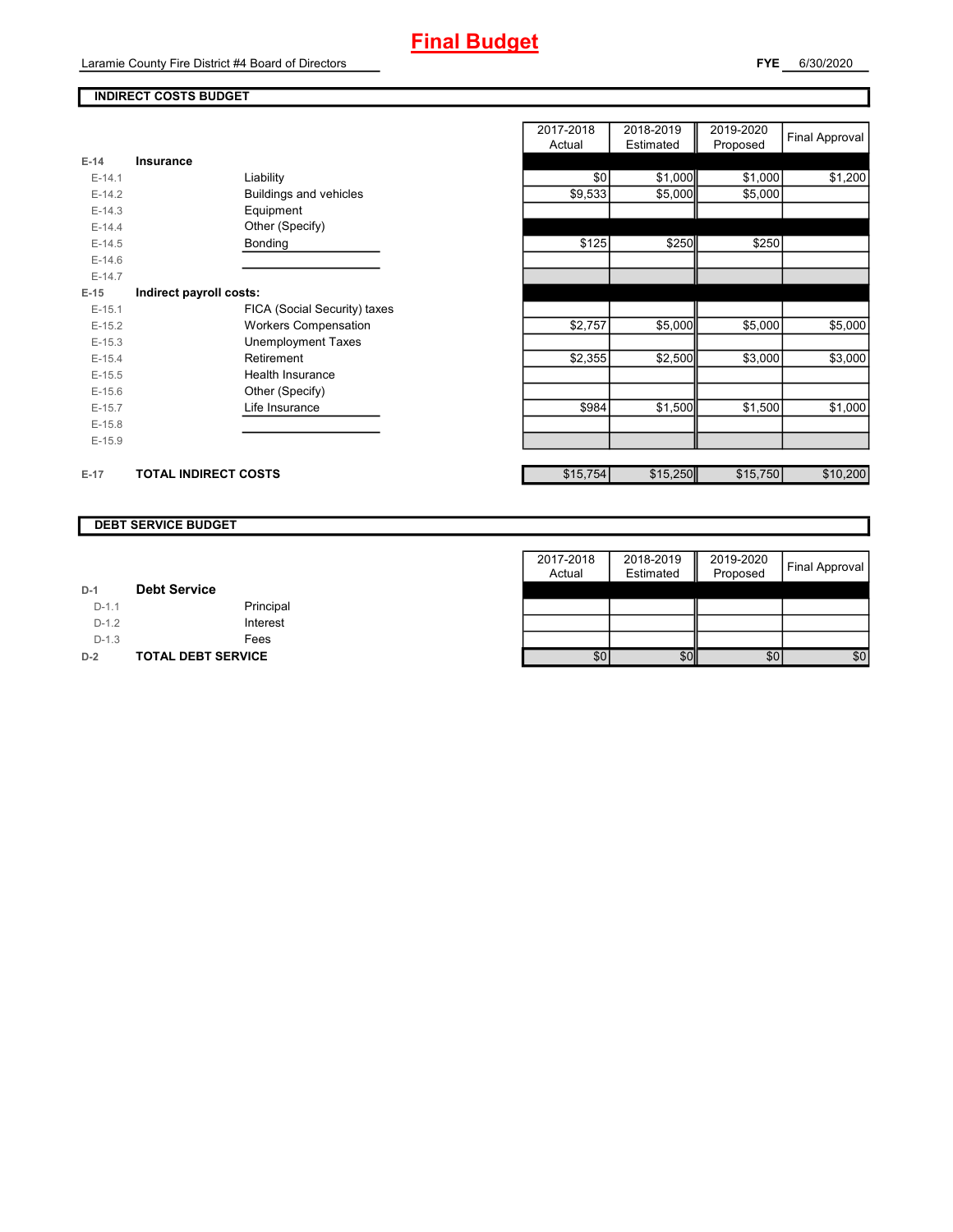#### **GENERAL FUNDS**

|         |                                                     | End of Year      | <b>Beginning</b> | <b>Beginning</b> |                |
|---------|-----------------------------------------------------|------------------|------------------|------------------|----------------|
|         |                                                     | 2017-2018        | 2018-2019        | 2019-2020        | Final Approval |
| $C-1$   | <b>Balances at Beginning of Fiscal Year</b>         | Actual           | Estimated        | Proposed         |                |
| $C-1.1$ | General Fund Checking Account Balance               | \$141,295        | \$141,295        |                  | \$277,345      |
| $C-1.2$ | Savings and Investments Account Balance             | \$222,693        | \$222,693        |                  | \$192,886      |
| $C-1.3$ | General Fund CD Balance                             |                  | \$0              |                  |                |
| $C-1.4$ | All Other Funds                                     | \$21,372         | \$21,372         |                  | \$21,372       |
| $C-1.5$ | Reserves (From Below)                               | \$0              | \$0              | \$0              | \$30,000       |
| $C-1.6$ | <b>Total Estimated Cash and Investments on Hand</b> | \$385,360        | \$385,360        | \$0              | \$521,603      |
| $C-2$   | <b>General Fund Reductions:</b>                     |                  |                  |                  |                |
| $C-2.1$ | a. Unpaid bills at FYE                              |                  |                  |                  |                |
| $C-2.2$ | b. Reserves                                         | \$0 <sub>1</sub> | \$0              | \$0              | \$30,000       |
| $C-2.3$ | Total Deductions (a+b)                              | \$0 <sub>1</sub> | \$0              | \$0              | \$30,000       |
| $C-2.4$ | <b>Estimated Non-Restricted Funds Available</b>     | \$385,360        | \$385,360        | \$0              | \$491.603      |

#### **SINKING & DEBT SERVICE FUNDS**

| $C-3$    |                                                             | 2017-2018<br>Actual | 2018-2019<br>Estimated | 2019-2020<br>Proposed | Final Approval |
|----------|-------------------------------------------------------------|---------------------|------------------------|-----------------------|----------------|
| $C-3.1$  | Beginning Balance in Reserve Account (end of previous year) |                     | \$0                    | \$0                   |                |
| $C-3.2$  | Date of Reserve Approval in Minutes:                        |                     |                        |                       |                |
| $C-3.3$  | Amount to be added to the reserve                           |                     |                        |                       |                |
| $C-3.4$  | Date of Reserve Approval in Minutes:                        |                     |                        |                       |                |
| $C-3.5$  | SUB-TOTAL                                                   | \$0                 | \$0                    | \$0                   | \$0            |
| $C-3.6$  | Identify the amount and project to be spent                 |                     |                        |                       |                |
| $C-3.7$  | a.                                                          |                     |                        |                       |                |
| $C-3.8$  | b.                                                          |                     |                        |                       |                |
| $C-3.9$  |                                                             |                     |                        |                       |                |
| $C-3.10$ | Date of Reserve Approval in Minutes:                        |                     |                        |                       |                |
| $C-3.11$ | TOTAL CAPITAL OUTLAY (a+b+c)                                | \$0                 | \$0                    | \$0                   | \$0            |
| $C-3.12$ | Balance to be retained                                      | \$0                 | \$0                    | \$0                   | \$0            |
|          |                                                             |                     |                        |                       |                |

#### **RESERVES**

| $C-4$    |                                                             |           | 2017-2018<br>Actual | 2018-2019<br>Estimated | 2019-2020<br>Proposed | Final Approval |
|----------|-------------------------------------------------------------|-----------|---------------------|------------------------|-----------------------|----------------|
| $C-4.1$  | Beginning Balance in Reserve Account (end of previous year) |           |                     | \$0                    | \$0                   |                |
| $C-4.2$  | Date of Reserve Approval in Minutes:                        |           |                     |                        |                       |                |
| $C-4.3$  | Amount to be added to the reserve                           |           |                     |                        |                       | \$30,000       |
| $C-4.4$  | Date of Reserve Approval in Minutes:                        | 7/15/2019 |                     |                        |                       |                |
| $C-4.5$  | SUB-TOTAL                                                   |           | \$0 <sub>1</sub>    | \$0                    | \$0                   | \$30,000       |
| $C-4.6$  | Identify the amount and project to be spent                 |           |                     |                        |                       |                |
| $C-4.7$  | a.                                                          |           |                     |                        |                       |                |
| $C-4.8$  | b.                                                          |           |                     |                        |                       |                |
| $C-4.9$  |                                                             |           |                     |                        |                       |                |
| $C-4.10$ | Date of Reserve Approval in Minutes:                        |           |                     |                        |                       |                |
| $C-4.11$ | TOTAL OTHER RESERVE OUTLAY (a+b+c)                          |           | \$0 <sub>1</sub>    | \$0                    | \$0                   | \$0            |
| $C-4.12$ | Balance to be retained                                      |           | \$0 <sub>1</sub>    | \$0                    | \$0                   | \$30,000       |

# **BOND FUNDS**

|         |                                                             | 2017-2018 | 2018-2019 | 2019-2020        | Final Approval |
|---------|-------------------------------------------------------------|-----------|-----------|------------------|----------------|
| $C-5$   |                                                             | Actual    | Estimated | Proposed         |                |
| $C-5.1$ | Beginning Balance in Reserve Account (end of previous year) |           | \$0       | \$0              |                |
| $C-5.2$ | Date of Reserve Approval in Minutes:                        |           |           |                  |                |
| $C-5.3$ | Amount to be added to the reserve                           |           |           |                  |                |
| $C-5.4$ | Date of Reserve Approval in Minutes:                        |           |           |                  |                |
| $C-5.5$ | SUB-TOTAL                                                   | \$0       | \$0       | \$0              | \$0            |
| $C-5.6$ | Identify the amount and project to be spent                 |           |           |                  |                |
| $C-5.7$ | Date of Reserve Approval in Minutes:                        |           |           |                  |                |
| $C-5.8$ | Balance to be retained                                      | \$0       | \$0       | \$0 <sub>1</sub> | \$0            |
|         |                                                             |           |           |                  |                |
| $C-5.9$ | TOTAL TO BE SPENT                                           | \$0       | \$0       | \$0              | \$0            |